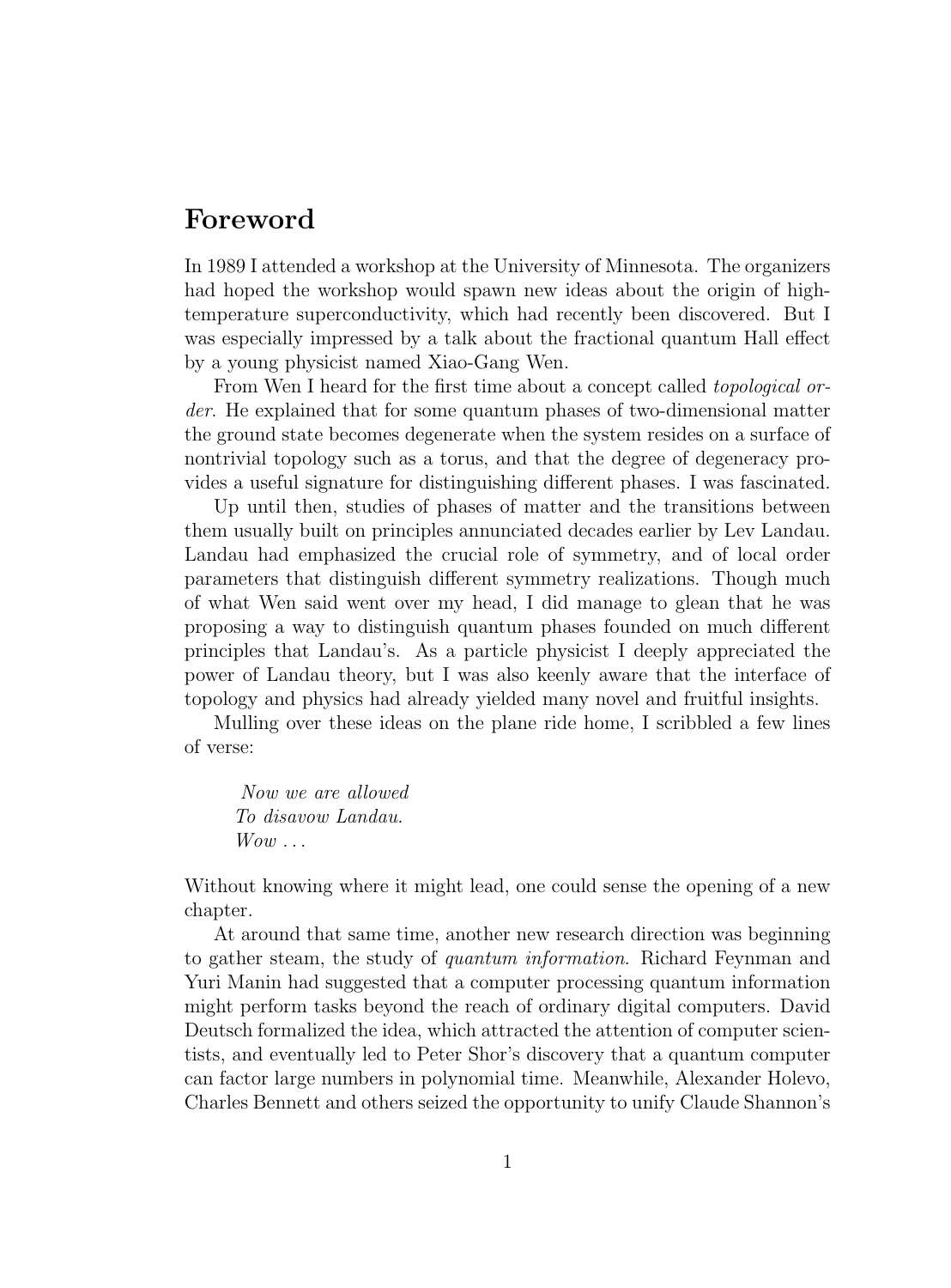information theory with quantum physics, erecting new schemes for quantifying quantum entanglement and characterizing processes in which quantum information is acquired, transmitted, and processed.

The discovery of Shor's algorithm caused a burst of excitement and activity, but quantum information science remained outside the mainstream of physics, and few scientists at that time glimpsed the rich connections between quantum information and the study of quantum matter. One notable exception was Alexei Kitaev, who had two remarkable insights in the 1990s. He pointed out that finding the ground state energy of a quantum system defined by a local Hamiltonian, when suitably formalized, is as hard as any problem whose solution can be verified with a quantum computer. This idea launched the study of Hamiltonian complexity. Kitaev also discerned the relationship between Wen's concept of topological order and the quantum error-correcting codes that can protect delicate quantum superpositions from the ravages of environmental decoherence. Kitaev's notion of a topological quantum computer, a mere theorist's fantasy when proposed in 1997, is by now pursued in experimental laboratories around the world (though the technology still has far to go before truly scalable quantum computers will be capable of addressing hard problems).

Thereafter progress accelerated, led by a burgeoning community of scientists working at the interface of quantum information and quantum matter. Guifre Vidal realized that many-particle quantum systems that are only slightly entangled can be succinctly described using *tensor networks*. This new method extended the reach of mean-field theory and provided an illuminating new perspective on the successes of the Density Matrix Renormalization Group (DMRG). By proving that the ground state of a local Hamiltonian with an energy gap has limited entanglement (the *area law*), Matthew Hastings showed that tensor network tools are widely applicable. These tools eventually led to a complete understanding of gapped quantum phases in one spatial dimension.

The experimental discovery of topological insulators focused attention on the interplay of symmetry and topology. The more general notion of a symmetry-protected topological (SPT) phase arose, in which a quantum system has an energy gap in the bulk but supports gapless excitations confined to its boundary which are protected by specified symmetries. (For topological insulators the symmetries are particle-number conservation and timereversal invariance.) Again, tensor network methods proved to be well suited for establishing a complete classification of one-dimensional SPT phases, and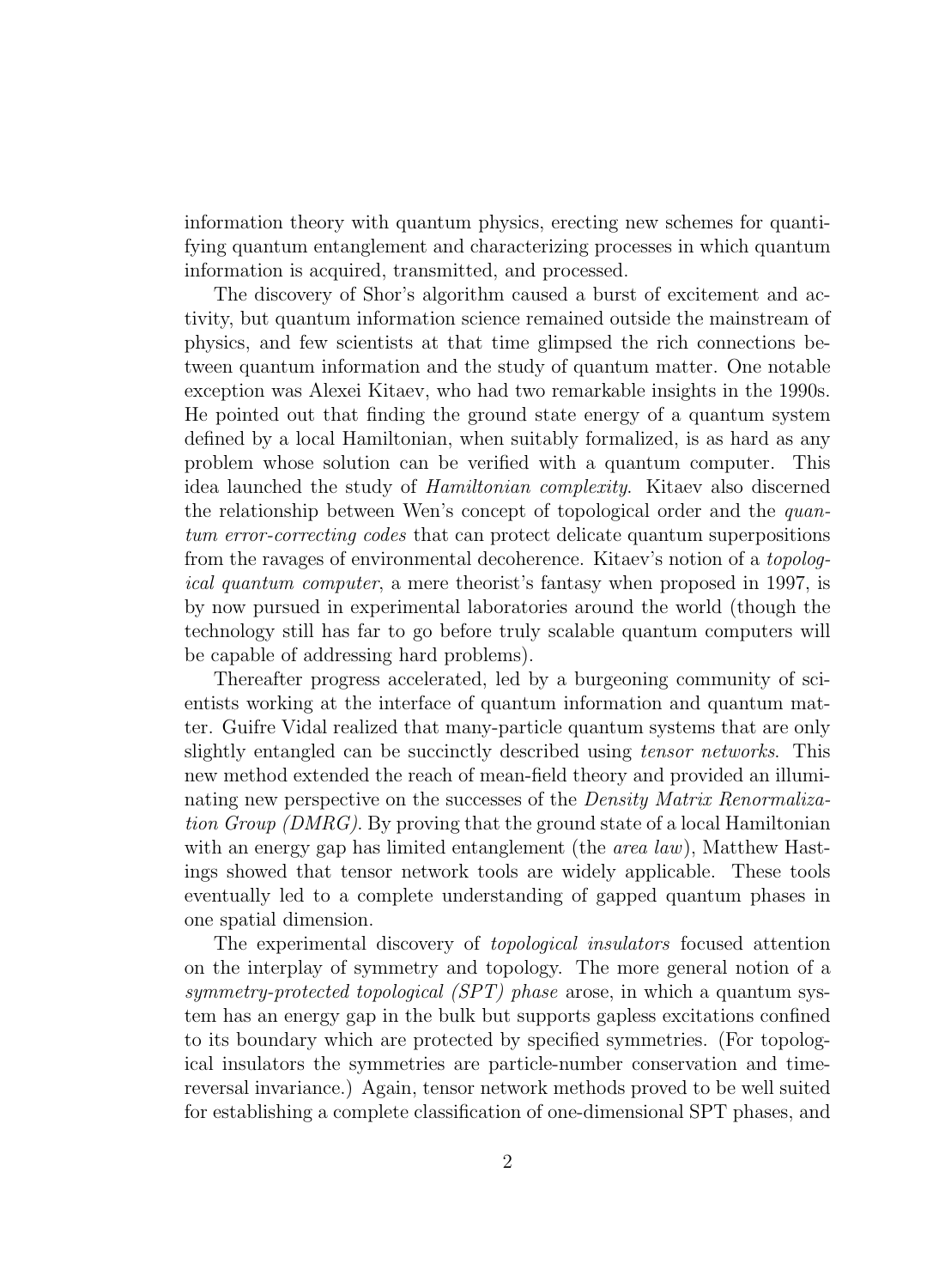guided progress toward understanding higher dimensions, though many open questions remain.

We now have a much deeper understanding of topological order than when I first heard about it from Wen nearly 30 years ago. A central new insight is that topologically ordered systems have *long-range entanglement*, and that the entanglement has universal properties, like topological entanglement entropy, which are insensitive to the microscopic details of the Hamiltonian. Indeed, topological order is an intrinsic property of a quantum state and can be identified without reference to any particular Hamiltonian at all. To understand the meaning of long-range entanglement, imagine a quantum computer which applies a sequence of geometrically local operations to an input quantum state, producing an output product state which is completely disentangled. If the time required to complete this disentangling computation is independent of the size of the system, then we say the input state is short-ranged entangled; otherwise it is long-range entangled. More generally (loosely speaking), two states are in different quantum phases if no constant-time quantum computation can convert one state to the other. This fundamental connection between quantum computation and quantum order has many ramifications which are explored in this book.

When is the right time for a book that summarizes the status of an ongoing research area? It's a subtle question. The subject should be sufficiently mature that enduring concepts and results can be identified and clearly explained. If the pace of progress is sufficiently rapid, and the topics emphasized are not well chosen, then an ill-timed book might become obsolete quickly. On the other hand, the subject ought not to be too mature; only if there are many exciting open questions to attack will the book be likely to attract a sizable audience eager to master the material.

I feel confident that Quantum Information Meets Quantum Matter is appearing at an opportune time, and that the authors have made wise choices about what to include. They are world-class experts, and are themselves responsible for many of the scientific advances explained here. The student or senior scientist who studies this book closely will be well grounded in the tools and ideas at the forefront of current research at the confluence of quantum information science and quantum condensed matter physics.

Indeed, I expect that in the years ahead a steadily expanding community of scientists, including computer scientists, chemists, and high-energy physicists, will want to be well acquainted with the ideas at the heart of Quantum Information Meets Quantum Matter. In particular, growing evi